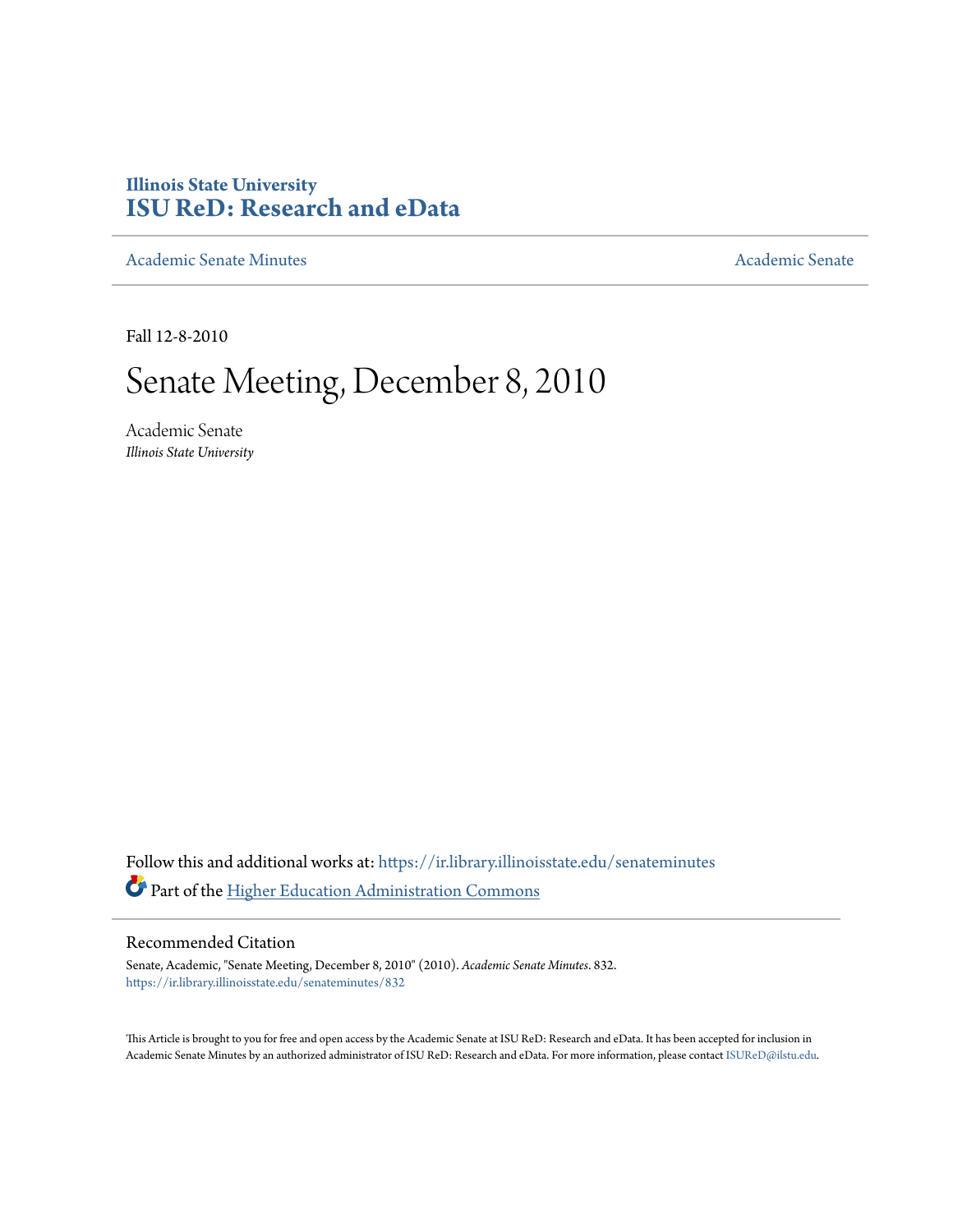### **Academic Senate Minutes Wednesday, December 8, 2010** *(Approved)*

#### *Call to Order*

Senate Chairperson Dan Holland called the meeting to order.

#### *Roll Call*

Senate Secretary Susan Kalter called the roll and declared a quorum.

#### *Approval of Minutes of November 10, 2010*

**Motion XXXXII-28:** By Senator Farrell, seconded by Senator Hoelscher, to approve the Academic Senate Minutes of November 10, 2010. The minutes were unanimously approved.

#### *Administrators' Remarks*

#### • *President Al Bowman*

**President Bowman:** I wanted to give you a brief update of some things that are going on. Talk a little bit about the Illinois budget. I had a chance to meet with the deputy governor yesterday in Chicago. But first of all, many of you subscribe to the Chronicle on Higher Education or read it online and on Monday, they published a study on graduation rates at 1,400 4-year colleges and universities and graduation rates actually dropped at a third of the universities across the country. That hasn't happened here. In fact, we were ranked in the top ten for percentage of change in graduation rates. We improved 11 points since 2300.

The IBHE met yesterday afternoon in Chicago. The public presidents met with the deputy governor, the individual who has responsibilities for higher education, and she talked through some issues. Really no surprises there. It looks as though the General Assembly will take up some sort of revenue-enhancement bill after January 1. The governor's plan, whether or not the General Assembly goes along with this is another matter, what they would like to do is borrow enough money to clean up all of the FY10 bills, clean up FY11 bills up to this point and essentially function in a normal cash flow fashion from this point forward. The state still owes us the \$396,000 on our FY10 appropriation and we have now received \$153,000 on FY11. That's not a lot of money. We vouchered over \$40 million. We have not received any FY11 MAP funds either. The governor's office is well aware of where universities and what our needs are. They have assured us that they are not going to allow any institution to be in a position where there is a disruption in the operations. There are a couple of large universities that will not have positive cash flow beyond January, so the problem will be fairly immediate.

We also talked about the IBHE finance study. You can go to the BHE website. That report is online. It does recommend that the state move forward with some sort of performance funding mechanism. It is not spelled out, so it is obviously not going to happen immediately, but clearly next fiscal year and beyond, we will see some sort of performance based funding in place.

Steve Adams announced his retirement. We have selected Lane Crothers from the Panel of Ten to chair that committee and we expect to be able to fill the position by June. Steve will be missed. Fortunately, he will continue to be a part of campus. He will certainly continue in his role as the voice of the Redbirds.

**Senator Holland:** What exactly do they mean by performance based funding?

**President Bowman:** Typically, a small percentage of the total higher ed pot is put into play in a competitive arena where institutions compete for the dollars depending on how close they come to some sort of performance measure—retention rates, graduation rates—that kind of thing.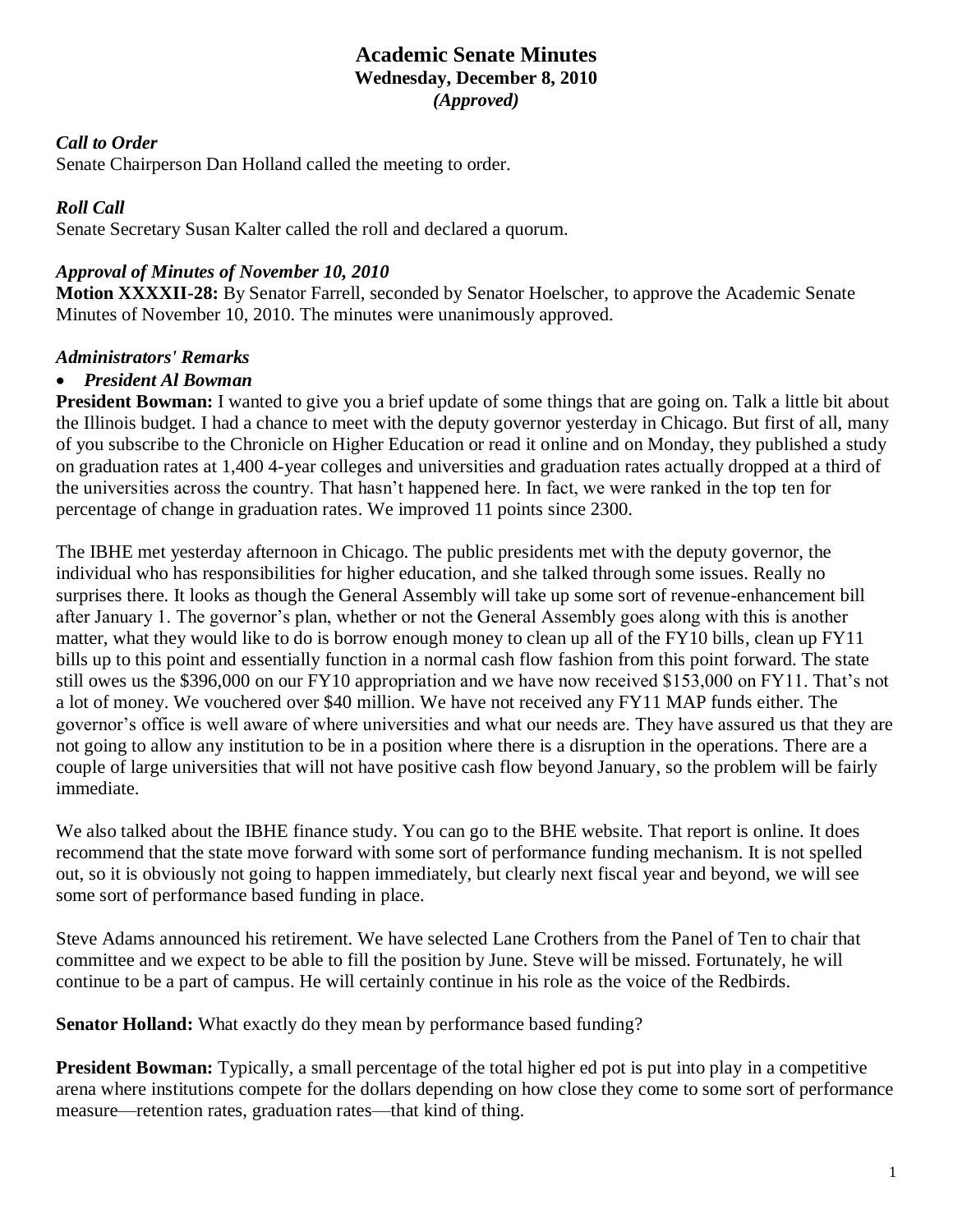#### *IBHE-FAC Report (Professor Lane Crothers, IBHE-FAC Representative)*

**Professor Crothers:** The FAC has met twice since last I was here. The Oakton meeting was dominated by what President Bowman talked about. We had Senator Edward Maloney, who is the Chair of the Higher Education Committee in the Senate, and Representative Prichard, who is the Republican spokesperson for the Higher Education Committee in the House, come and talk about their perceptions of what is going on in Illinois and this notion of the performance-based target funding is a key issue. Senator Maloney used the statistic. 77% of students who come from the top quintile graduate in six years; whereas, only 7% of students who come from the bottom quintile graduate in six years. You can make an argument that the state, therefore, should focus on those top-performing students because you'll get college graduates out of them. You can also make a very strong equity argument that it's the students at the bottom of the scale who actually need the help. It does appear that the state is tilting toward the high-performing-student model, which has all kinds of interesting implications for the broad spectrum of American society.

We also had a discussion about the notion of adopt a legislator. I am not entirely sure it was a big deal for us. We did have an opportunity to chat with the state legislators. These are relatively sympathetic people; they are knowledgeable about higher ed. We talked in particular about the \$106,000 pension again. It was raised by an accounting faculty at Southern and basically got the blowback: 'It could have been worse; go away.' The answer basically was they wanted to kill your pensions a lot worse. They wanted to take the money away a lot worse and besides that, most people think that faculty are underworked and overpaid. Who knows what longterm implications that has for other hiring schemes, particularly in some disciplines.

After that, we had a redux of some conversations that we had previously involving this proposal to bond out MAP funding—things like that. Nothing particularly insightful or exciting there.

The process of putting it together and showing off Illinois State University at its very best was very easy to do and very positive. The actual meeting, itself, was focused on remediation and articulation. How you prep students who graduate high school who aren't really quite ready for college level work and how you cross-count programs gained at community colleges or elsewhere and then bring them into the university environment. There are very elaborate remediation and articulation standards across the state. There are all kinds of programs and plans. The fundamental problem, of course, is lots of high schools and lots of community colleges have not been preparing students for the work they need to do when they get to traditional universities for a whole bunch of sociological and complex reasons that we could probably spend several meetings talking about. The frustration for me was there wasn't much anybody around that table could do about it. It was one of the things where you had people who knew a lot about explaining all the things that they were doing, but not actually telling you that you could do anything about it.

The person who is currently on the executive committee representing the public universities is going on sabbatical in the spring, which means that I am now going to be on the Executive Committee. We are meeting Friday in Springfield. That meeting is a tradition and is always with the Director of the IBHE and the IBHE staff. Hopefully, we will have more direct policy insights.

#### *Chairperson's Remarks*

**Senator Holland:** I had the pleasure of attending a Council of Illinois University Senates meeting fairly recently. It was possibly one of the less productive meetings we have had. It was very useful for some other schools, but the thing that gets me every time I go to one of them is how functional we are in comparison. Because Vice President Adams is going to be retiring, we are constituting a search committee with Lane as the chair, but we need to have six volunteers to serve on that search committee from the faculty and President Bowman will select three of them.

#### *Student Body President's Remarks*

**Senator Marquis:** Last week was World AIDS Week and World AIDS Day was on December 1. The Student Government Association passed out red ribbons as well as provided free HIV/AIDS testing for any student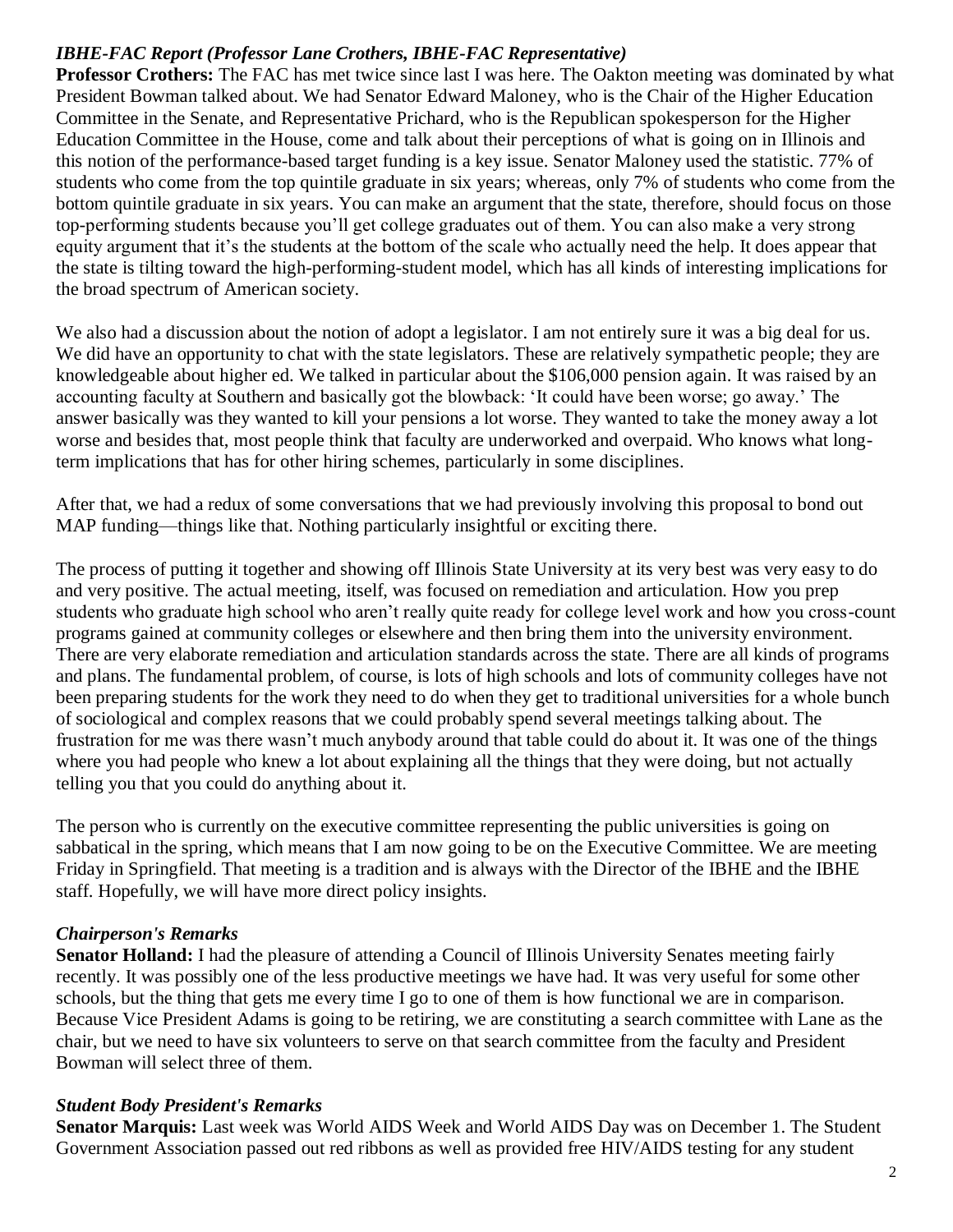wishing to do so. I, on behalf of the Student Government Association, sent out a letter to all department heads and the deans regarding textbook affordability. It was to try to open up the lines of communication with the faculty and encourage them to work to utilize some means to make sure textbooks stay affordable. The goals of the letter are never to encourage faculty to pick one book over another or to do anything that would inhibit you from doing something. We want you to pick the best textbook that you can, because that makes our learning experience better. However, at the same time, the costs of college textbooks are going up. It's more of an awareness issue of the students' perspective.

Vice President Adams received the Neil R. Gamsky Quality of Student Life Award last week. That award is the highest award that a member of the Student Affairs Division can receive. He absolutely deserves that and I am sad to see him go.

SGA is going to be hosting the opening ceremony for the rec center for students on January 9<sup>th</sup> and the official opening will be on January  $10<sup>th</sup>$ . It is finals week, so students will be taking care of that coming up next week. This week, they are all preparing for that. On Sunday, we are hosting a stress-relief event for students. We are having a flash dance party in the library at 10:00 p.m. to kind of give students just for ten minutes something to break the studying and dance around and go crazy for a little while and then go back to studying.

**Senator Holland:** Will the race up the rock wall be on the 9<sup>th</sup> or the 10<sup>th</sup>?

**Senator Marquis:** I think it has been forgotten and I'm ok with that.

**Senator Holland:** It hasn't been forgotten.

#### *Administrators' Remarks*

• *President Al Bowman (See Page 1)*

#### • *Provost Sheri Everts*

**Provost Everts:** The Dean of the College of Arts and Sciences Search Committee has met and the ads are out in the Chronicle and other locations. Greenwood, Asher and Associates search firm is assisting us with this search and applications and nominations will be provided for best consideration by February 21<sup>st</sup>. For the Director of Assessment position, the search committee is reviewing applications and scheduling phone interviews currently. Also, our colleague, Chuck McGuire, will be stepping down from his position in the Provost's Office next year. It is going to be very difficult to replace Chuck, as you can well imagine. We will follow search committee formation rules according to policy 3.2.13, as Chuck would demand. You will be hearing more about that.

The applications remain strong for our fall 2011 class. ACT averages are once again over 24. Applications and admitted students are up for new freshmen in the underrepresented categories over this time last year. New transfer student applications are remaining steady. Also, the average transfer GPA for admitted students is 3.26 to date. New transfer underrepresented student applications have increased slightly over this time last year.

**Senator Kalter:** Do you have the list of people on the CAS dean search committee?

**Provost Everts:** I don't have that with me, but it's on the Provost's website.

• *Vice President of Student Affairs Steve Adams - Absent*

## • *Vice President of Finance and Planning Dan Layzell*

**Vice President Layzell:** First, an update on the Cardinal Court redevelopment. We remain on track. The financing is getting into place and we will be tentatively closing February  $2<sup>nd</sup>$  with demolition and asbestos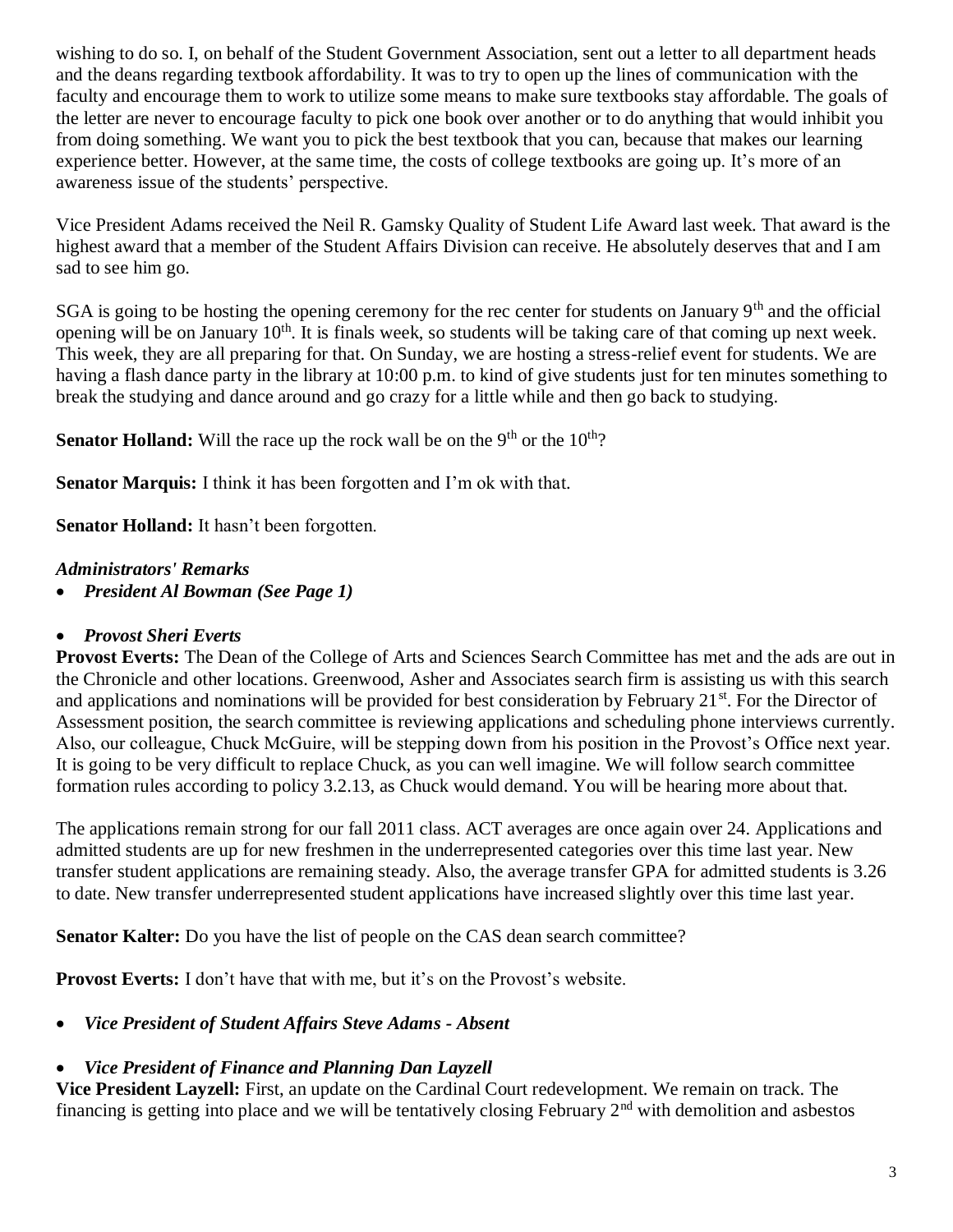abatement to begin shortly thereafter. The schedule is still on track to officially open the development in the fall of 2012 in time for the decommissioning of the south towers.

In terms of the Master Plan, we are rapidly approaching the end of at least the planning process. We have scheduled the sessions to get around to each of the governance groups to get final endorsement of the plan. We will be coming to the Senate on January 19. January 18 will be the Civil Service Council. January 26 will be SGA. January 27 will be the AP Council working toward final endorsement by the Board of Trustees in February.

#### *Academic Affairs Committee:*

**Senator Stewart:** We unofficially had a chat about the guidelines for 124 credit hours for degrees. This is probably something that will come to Exec and then we will officially discuss it. We had a brief chat about the committee that is looking at textbooks and textbook costs.

#### *Administrative Affairs and Budget Committee:*

**Senator Kalter:** We decided to take off item number three off the Information Items so we can discuss it further. We spent the rest of the meeting talking about the survey instrument for the Presidential Commentary Survey that's coming up. That survey will come out the first week of classes of the spring semester. It's going to be out for three weeks and then the committee will write its report.

#### *Faculty Affairs Committee:*

**Senator Cedeño:** We discussed some finishing touches on the ombudsperson policy and we hope to put that as an Information Item early next semester.

#### *Planning and Finance Committee:*

**Senator Van der Laan:** We have been very busy planning. We have a recommendation for the Executive Committee and that is to invite the Dean of Milner Library to come and speak to the full Senate about changes underway at Milner Library. We also decided on four important items we will address next semester. One is the Honors Program curriculum. The second is summer school. The third is revenue sources, and we hope to meet with the Vice President for Finance and Planning, and the fourth is technology and the future at ISU.

### *Rules Committee:*

**Senator Bailey:** Associate Vice President Brent Paterson was kind enough to join us tonight to discuss the Student Services Programs Policy. We also discussed the AFEGC Policy and a policy related to the vice presidential surveys. All three are going to Exec.

#### *Information Items:*

#### *03.03.10.01 Statements of Economic Interests Policy (Rules Committee)*

**Senator Bailey:** University Ethics Officer, Shane McCreery, was kind enough to come tonight to discuss the policy he had a part in writing. So I will direct all questions to Shane.

**Shane McCreary, Equal Opportunity, Ethics and Access:** The language is taken directly from 5 ILC S 420/4, a, 101. The key element of this is that the state legislature recently added the fourth bullet point, which states, "Those that have responsibility for procurement of goods and services." That's created a lot of confusion amongst the state universities. To combat that, the President asked that I put together a committee of six persons, two from the Academic Senate, two from the Provost's Office, one from the Purchasing Office and myself to come up with a reasonable definition of what type of employee that fourth sentence should capture. There is no intent to have secretaries, but those with administrative responsibilities have to be involved with the Statement of Economic Interest. We are targeting decision makers and those with significant administrative responsibility as those responsible for doing an annual Statement of Economic Interests.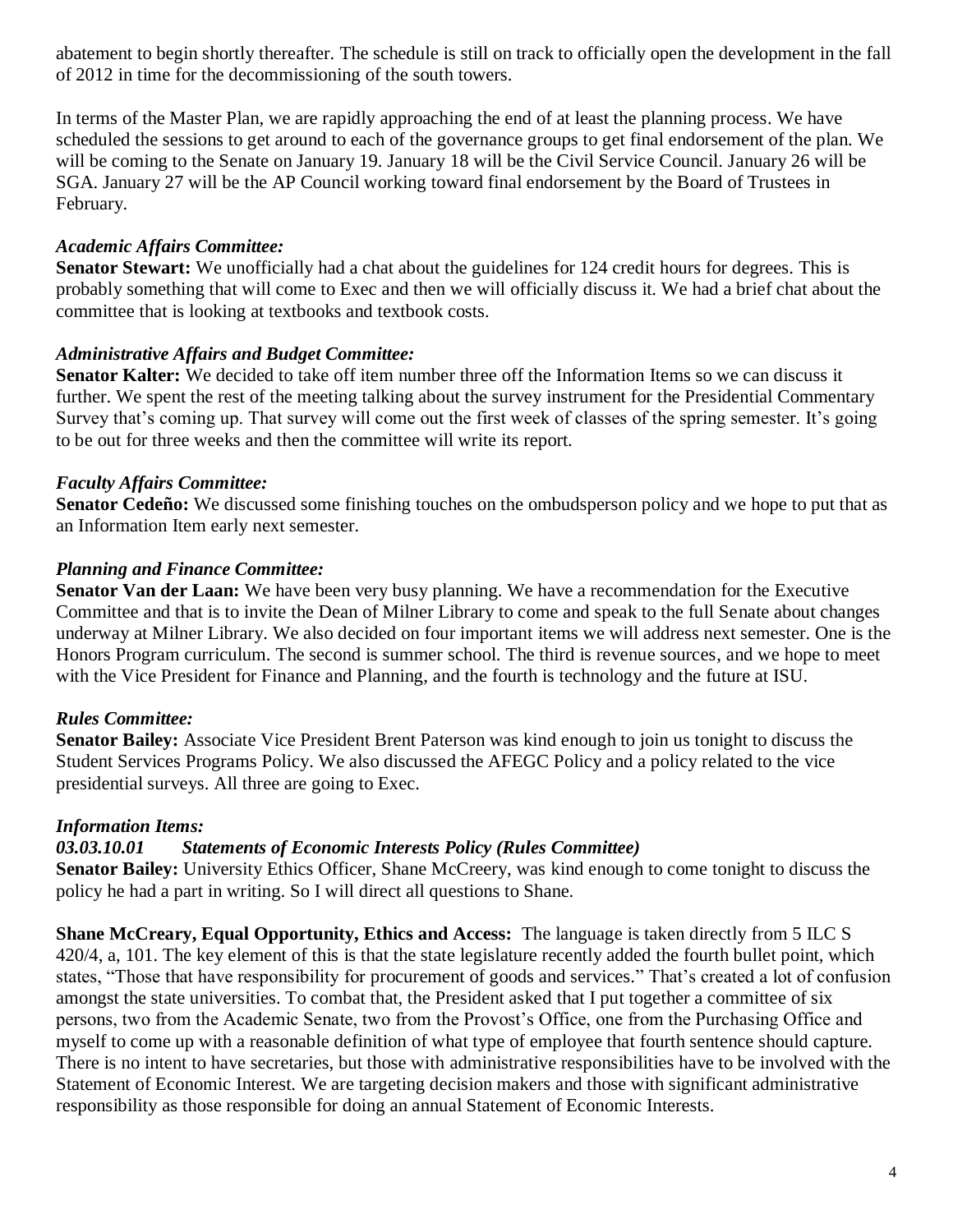**Senator Kalter:** I wonder if it would change the policy at all to say in that fourth line either those who have primary responsibility or those who have ultimate responsibility so it would be that much clearer or would that change the intent there?

**Mr. McCreary:** I am uncomfortable with that only because this is statutory language and I know of no other university or entity that is changing those four bullet points.

**Senator Holland:** As I recall in the various emails this week, there was a particular legal term that was being kicked around.

**Mr. McCreary:** There was and I will defer to the person who said that legal term to repeat that if he deems appropriate.

**Dr. Chuck McGuire, Associate VP for Academic Administration:** Ejusdem Generis ("of the same kind," used to interpret loosely written statutes.) Essentially, the question arose whether secretaries and administrative assistants were covered here and the answer is no because the character of one line is taken from the characters of the other lines in a list. So if you have a list of these four bullet points, the character is limited by all of the items in the list. All of these items are significant decision makers; therefore, any single one takes that definition.

### *11.11.10.02 Use of Electronic Equipment for Surveillance Purposes-Draft 2 (Administrative Affairs and Budget Committee)*

**Senator Kalter:** This is the second time that the Senate has seen this as an Information Item. Last year the committee did revisions to this policy and what you see after the first paragraph is what the committee of last year agreed to for the revisions. When we brought this to the Senate as an Information Item, we received more information about the nature of electronic surveillance on campus and undertook to add the first paragraph. So the first paragraph reads, "State and federal government officials conduct ongoing undercover operations in the State of Illinois that involve the use of electronic equipment for surveillance. These operations occasionally take place on campus grounds. Although they are expected to follow all laws protecting individual rights and freedoms, officials are not required to notify any university authorities of the fact, nature or location of their activities. This policy therefore covers only uses of electronic equipment for surveillance over which the university exercises control and consent." If you like, I can read the rest of it, but will only do so if somebody requests that.

### **Senator Weeks:** What is this equipment?

**Senator Kalter:** As I understand it, these are things like cameras at the entrances to dorms. It could cover cameras in parking garages. As I understand it, it could cover taping, but it's illegal to eavesdrop, so there is some discussion about that. But when there has been a place where there has been repeated crimes or a crime, such as vandalism, to put up cameras partly as a deterrent and partly in case you would catch somebody in the act of vandalizing property or what have you. Those are sort of the basics.

**Senator Holland:** This comes up every fall in Executive Committee because every fall, the President is required to notify us if they do it sometime during the course of the year. This is just the process for doing that.

**Senator Van der Laan:** This would certainly include internet use and email as well, wouldn't it? Many companies do surveil their employees' internet use and emails. This is electronic surveillance and it would certainly fall under that category.

**Senator Holland:** As far as I know, we do not search people's emails. It says 'advance notice of the purpose and location of such equipment will be given to the Chair of the Academic Senate'.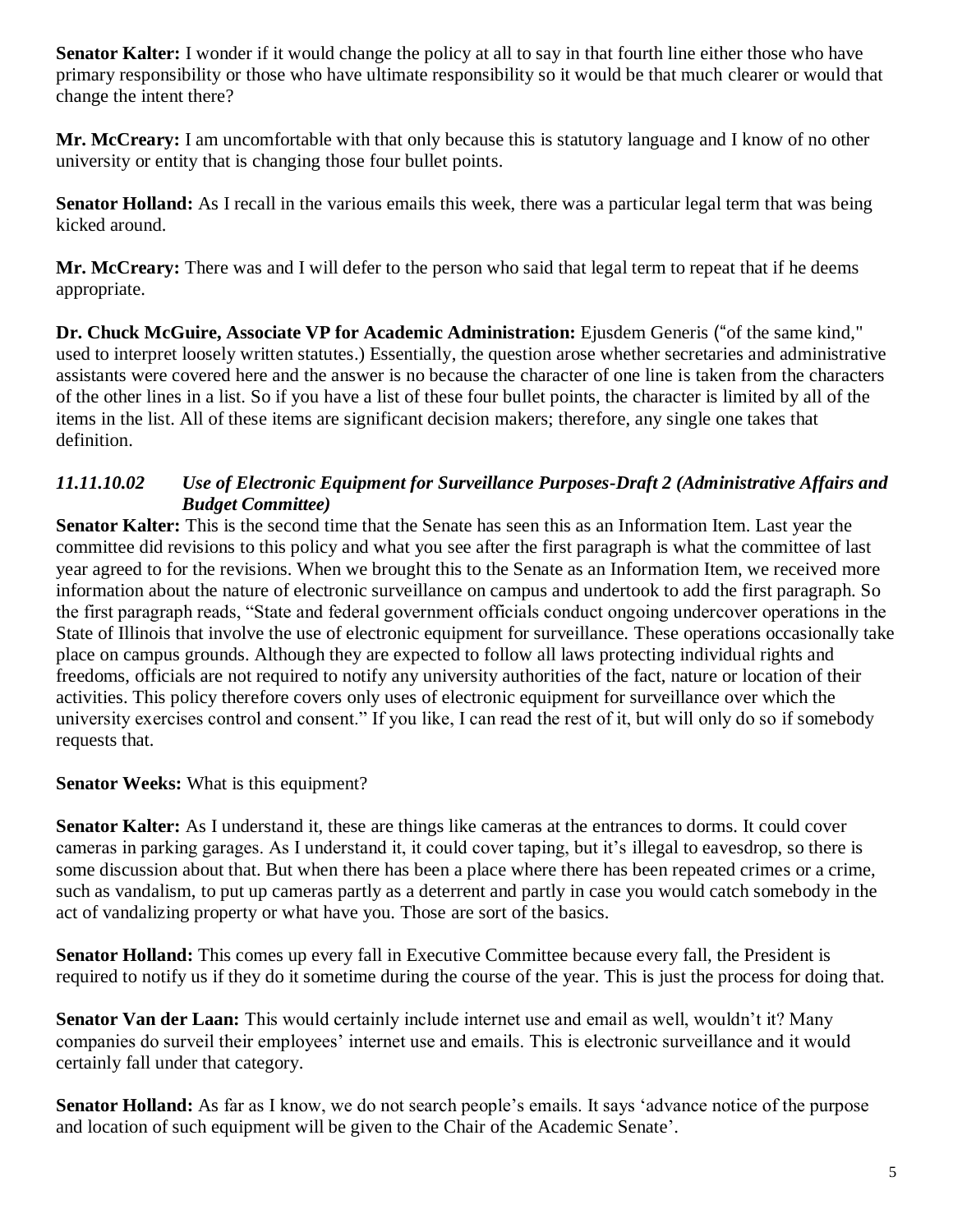**Senator Van der Laan:** The answer for Senator Weeks was that it would primarily be cameras and so on, but surveillance nowadays is really internet and email in addition to cameras.

**Senator Kalter:** I can check this, but I think the parameters that this sets out imply that if you are going to surveil your own employees, you have to have some sort of reason to be doing it. It was discussed almost a year ago in my committee. I believe that there is another policy that covers computer use, but I may be wrong about that.

**Provost Everts:** I think you are right about that.

**Senator Kalter:** So, if you would like, I can try to find out where that is, Senator Van der Laan, and bring that just so we know what that policy is.

*10.08.09.05 Administrator Selection and Search Policy – Milner and Mennonite Search Committees (Administrative Affairs and Budget Committee)*

#### *10.29.10.01 Pass/Fail-Credit/No Credit Policy-Revised (Academic Affairs Committee)*

**Senator Stewart:** This is basically a re-write and a cleanup. Existing policy was not probably written cleanly as it could have been. Also, it did not align well with the catalog copy. This is an attempt to make catalog copy and current policy line up. The long and short of is that students can take a limit of 25 credit hours as pass-fail over the course of their tenure here at ISU, with no more than five hours per semester. They can't take pass-fail within their major. They have to be a student in good standing. It's mainly for undergraduate, but for graduates if it's a workshop institute, professional practice, there might be a possibility of pass-fail. It does not affect the GPA of the student either positively or negatively.

**Senator Kalter:** The policy as it is currently has a maximum of five semester hours...

**Senator Stewart:** Five credits per semester.

**Senator Kalter:** So if you look at on the first page 'Recommendations for Pass-Fail Program Undergraduate', a maximum of five semester hours may be taken for pass-fail credit per semester.

**Senator Stewart:** But no more than 25 hours for the total grade.

**Senator Kalter:** In the proposed policy, page two, 'Limitation on Number of Hours', it says six semester hours may be taken each semester and I wondered if there was a reason for the additional hour.

**Dr. Jonathan Rosenthal, Associate VP of Enrollment Management and Academic Services:** It's the first asterisk on the second page: "Per Academic Senate, June 23, 1971".

**Senator Kalter:** So, since 1971, we've been doing it at six hours.

**Senator Stewart:** The Academic Senate said, but it wasn't in the written policy, so that's why we made the change.

**Senator Holland:** I know that some of the schools will give credit for a D, but we are restricting it to C or better?

**Senator Stewart:** Yes.

**Dr. Rosenthal:** Yes, we did benchmark across the state and that is not an uncommon practice.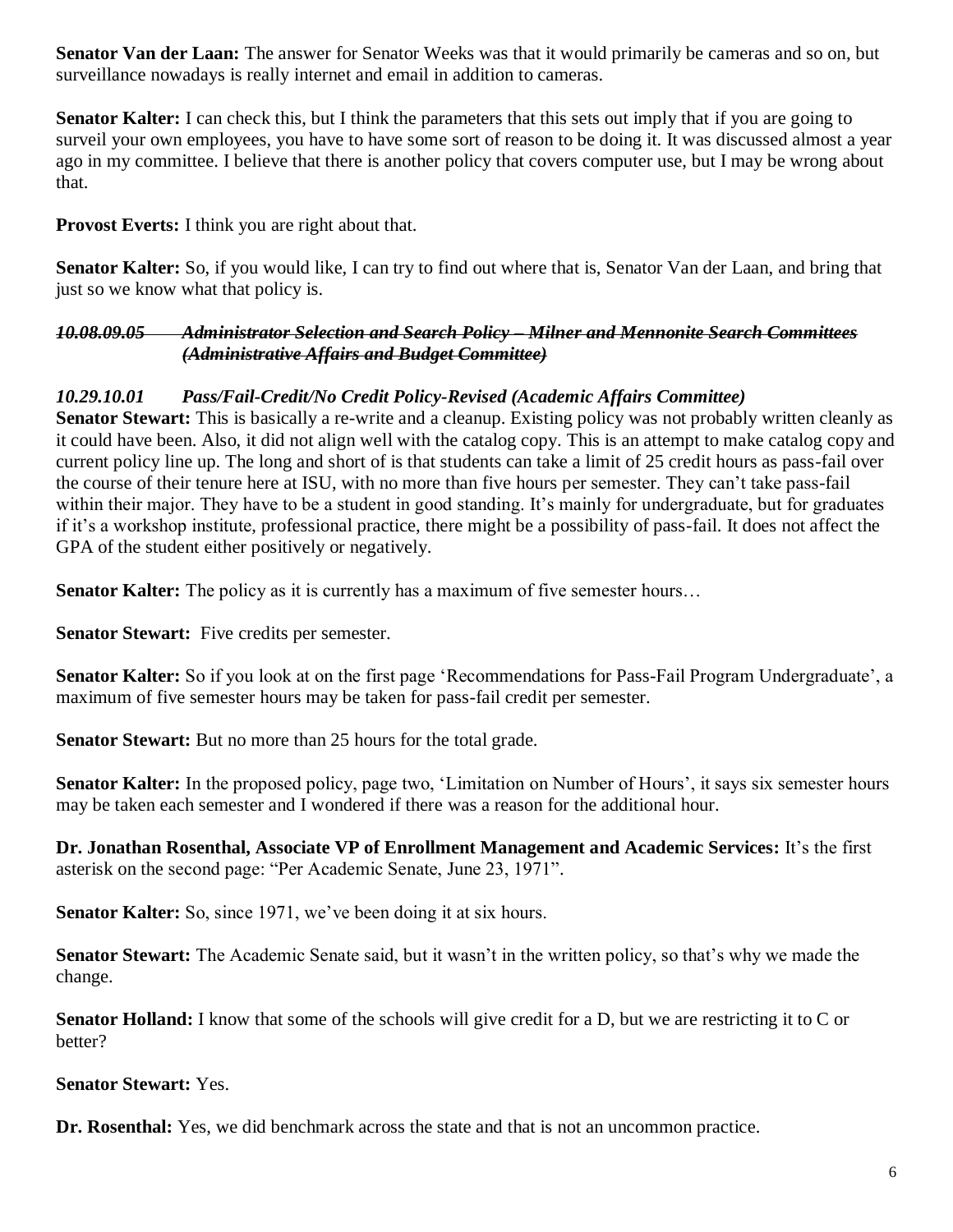**Senator Horst:** Is that a change?

**Senator Holland:** No, it's what we've been doing.

**Senator Reifschneider:** What is the rationale for 25 semester hours for the program?

**Dr. Rosenthal:** I don't think that's an uncommon practice. Two, I think it's a protection for students in that it's an assurance of quality, that we have a range of course work to base the GPA on, but also should the student want to go on to graduate school or gainful employment. I think the employer wants to know that this grade point average was established in a majority of the courses.

**Senator Reifschneider:** When was the 25 semester hours established?

**Dr. Rosenthal:** That's long established and not uncommon.

**Senator Stewart:** I should have made these remarks in my report. This is my last Senate meeting and as Chair of the Academic Affairs Committee. I will be on sabbatical (during the spring) and Wendy Woith will take over as chair.

## *11.11.10.01 Classified Research Policy-Draft 3 (Faculty Affairs Committee)*

**Senator Cedeño:** You have in your packet kind of an amendment to the current policy. The idea was to clarify the last paragraph: the request for exceptions to any items in the policy and to explain what the constituents of the Review Committee are, which wasn't present in the previous version.

**Senator Rich:** I can imagine a situation where a faculty member is working under grant with data that has confidentiality and the agency may require materials of research for the purposes of assuring that those confidentiality requirements are not violated. Does that fall under this clause that is being amended?

**Senator Cedeño:** I think that's true, but I think Senator Custer may have a better opinion about that.

**Associate Vice President Custer:** There is actually a prior step that we typically go through because the boiler plate of many of these agencies will include that kind of language. So the first step is through our legal counsel and our office to try to negotiate those out. In the first place, these kinds of exceptions are relatively rare. When they do come through, we usually are able to negotiate those out. Then in those cases where we are unable to…Let's say for, example, there might be a situation involving minors and sensitive medical information and something with criminal justice, there could be some kind of legitimate concern. Then this provides a mechanism whereby that can be examined, see whether it's reasonable or not and then make a recommendation to the Provost. There are actually several different layers that that can go through to assure that it's a reasonable request.

**Senator Van der Laan:** The one concern I have is the exception at the bottom. It maybe renders all of it quite ineffective. I would think that the development of the first atomic bomb rendered tremendously important scientific, scholarly, and educational benefits to all those involved in its development.

**Senator Cedeño:** The policy's aim is to gather some constituents of the university to discuss. The policy is very clear that we won't engage in contracts supporting something that might cause damage. The policy provides that second layer where things are discussed and to see what is the benefit to the university.

**Senator Holland:** You will notice that the restrictions are relatively minor and outweighed by, so I am guessing that some of the restrictions for the atomic bomb are major.